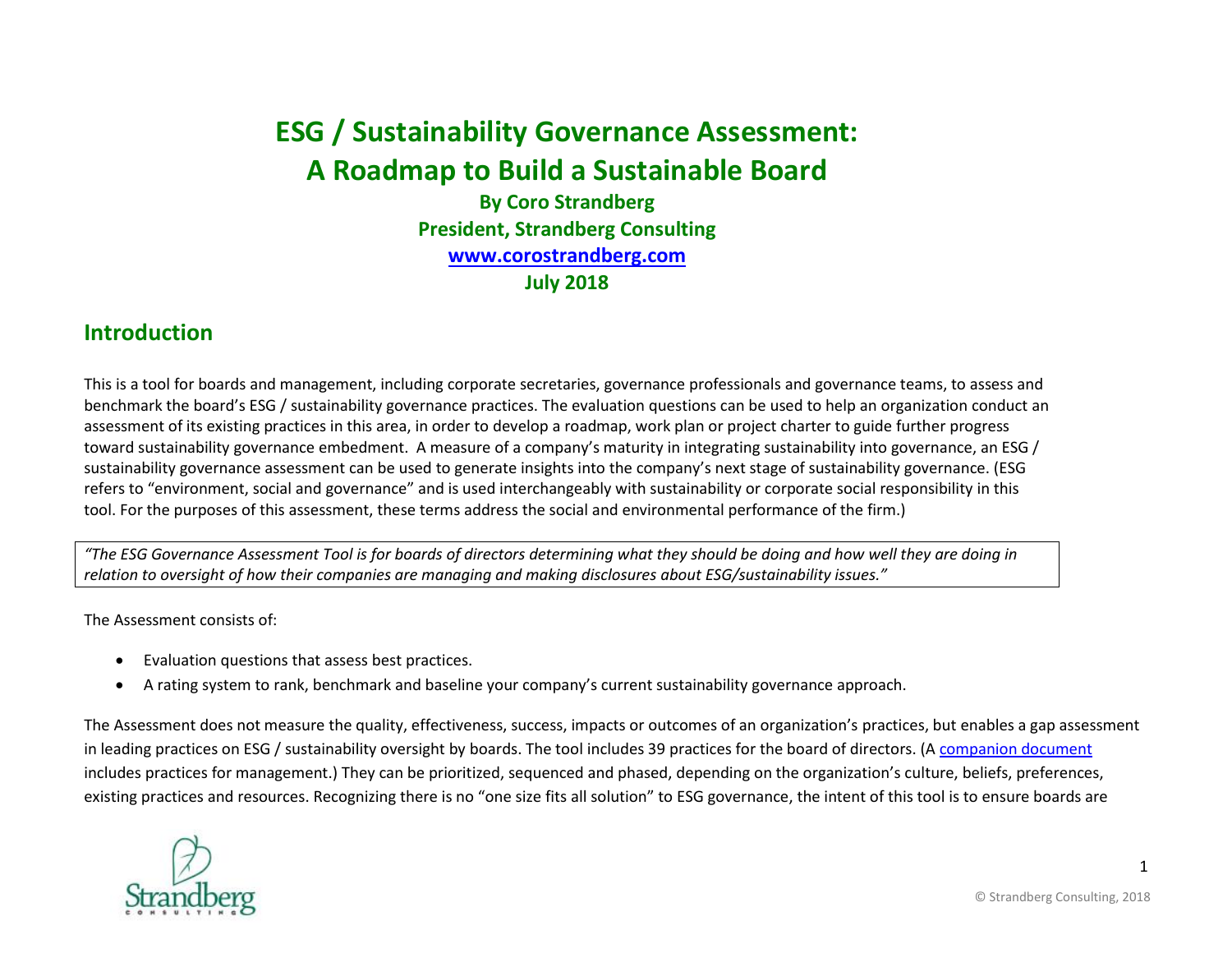given the opportunity to be aware of emerging trends in ESG / sustainability governance and to identify which practices are most relevant for their organization.

The Assessment is organized into five sections:

- 1. Vision and Strategy
- 2. Oversight and Accountability
- 3. Risk Management and Financial Decisions
- 4. Board Composition and Expertise
- 5. External Disclosure

Each section includes three keystone practices which are fundamental and foundational to the practice area. They warrant the most attention by the Board of Directors in institutionalizing sustainability into oversight.

The 39 best practices are not mutually exclusive and discrete in every case. The tool highlights a few instances where a direct connection is evident. This reflects both the emergent nature of best practices in ESG / Sustainability Governance as well as the fact that many, if not most, board practices are highly inter-connected.

Note that while the Assessment uses the term "Board" throughout, these practices will be pursued jointly with the company's leadership. In many cases, the underlying practices contained in this tool would be led, supported and prepared by management for review and action or decision by the board. Indeed, the Assessment may be led by management to identify areas of discussion with the board. It is also the case, that Boards may delegate some of these responsibilities to Board Committees, in which case the reference to Board in the assessment tool refers to the relevant Board Committee.

As an organization and its board evolves their ESG practices, many of the processes outlined in the tool will become routine and embedded. This is an ideal development, but may make it difficult to track and assess the ESG practices on a stand-alone basis.

This is a living document, which will be updated as new best practices in ESG governance are identified. Boards and management teams can conduct periodic reviews for continuous improvement. Given board turnover, the rapid evolution of ESG governance practices, and the increasing ESG imperatives for firms, reviews every 3 years are recommended.



2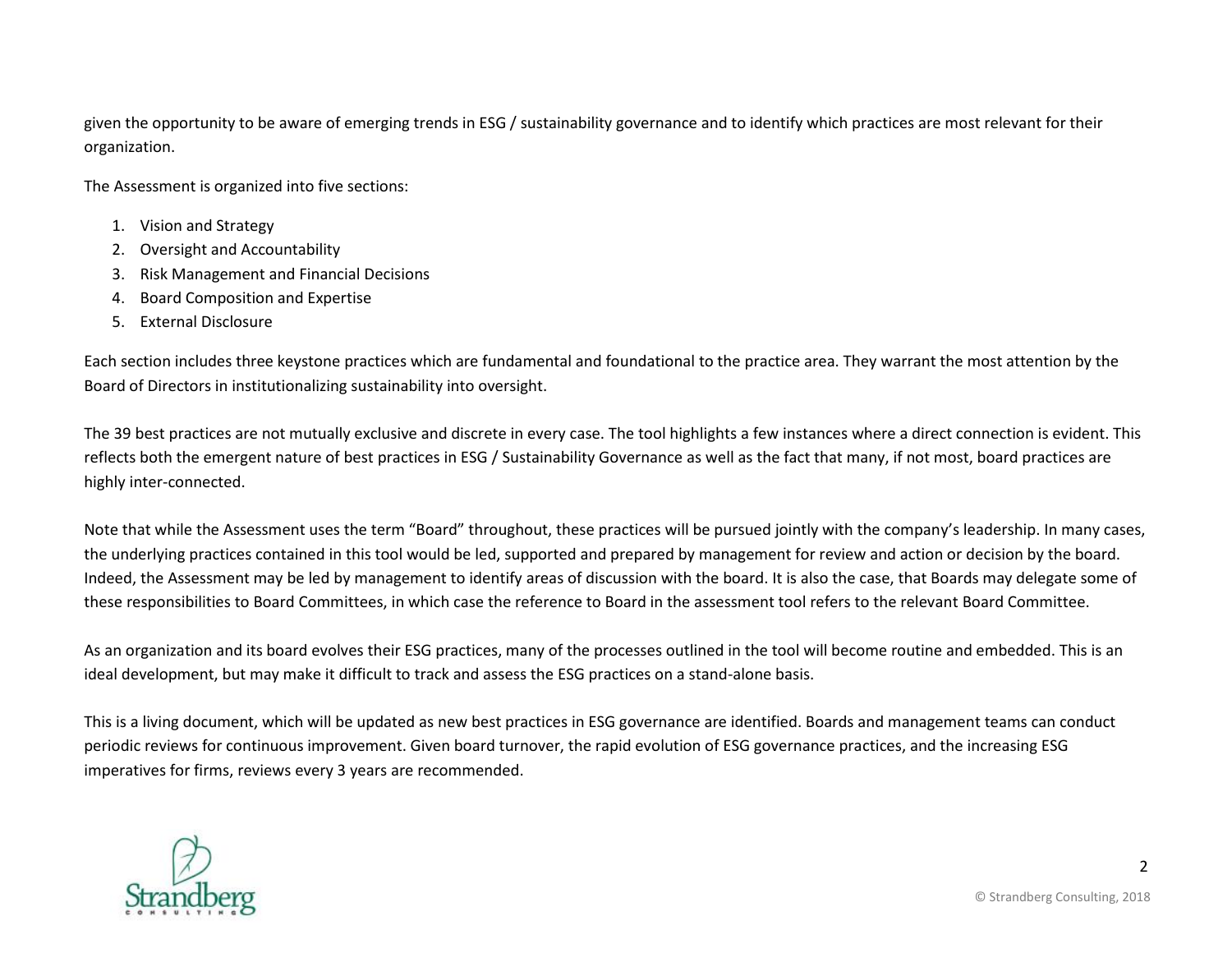#### *Why use the tool?*

- *To assess where your board is on its ESG journey*
- *Identify the gaps associated with best practices*
- *Determine which gaps are important for your board to address*

## **Rating Process**

The rating process can be initiated, led and undertaken by the board or management. The assessment can be filled out by all directors, by Governance/Nomination Committee directors or by the specific board committee/s tasked with ESG / sustainability oversight. As the practices impact all areas of board governance, ideally it would be undertaken by all board members.

The assessment can also be completed by executive members, the corporate secretary or governance team and by the sustainability group in the company. Third parties can undertake the review by conducting document assessments and interviews.

The rating system is based on a 5-point ranking. Reviewers would assess the degree to which they agree that the practices are in place, by assigning a number that corresponds to the maturity of the practice as outlined below.

#### **0 = Strongly disagree**

**1 = Disagree**

- **2 = Neither agree nor disagree**
- **3 = Agree**
- **4 = Strongly agree**
- **N/A = Not applicable**

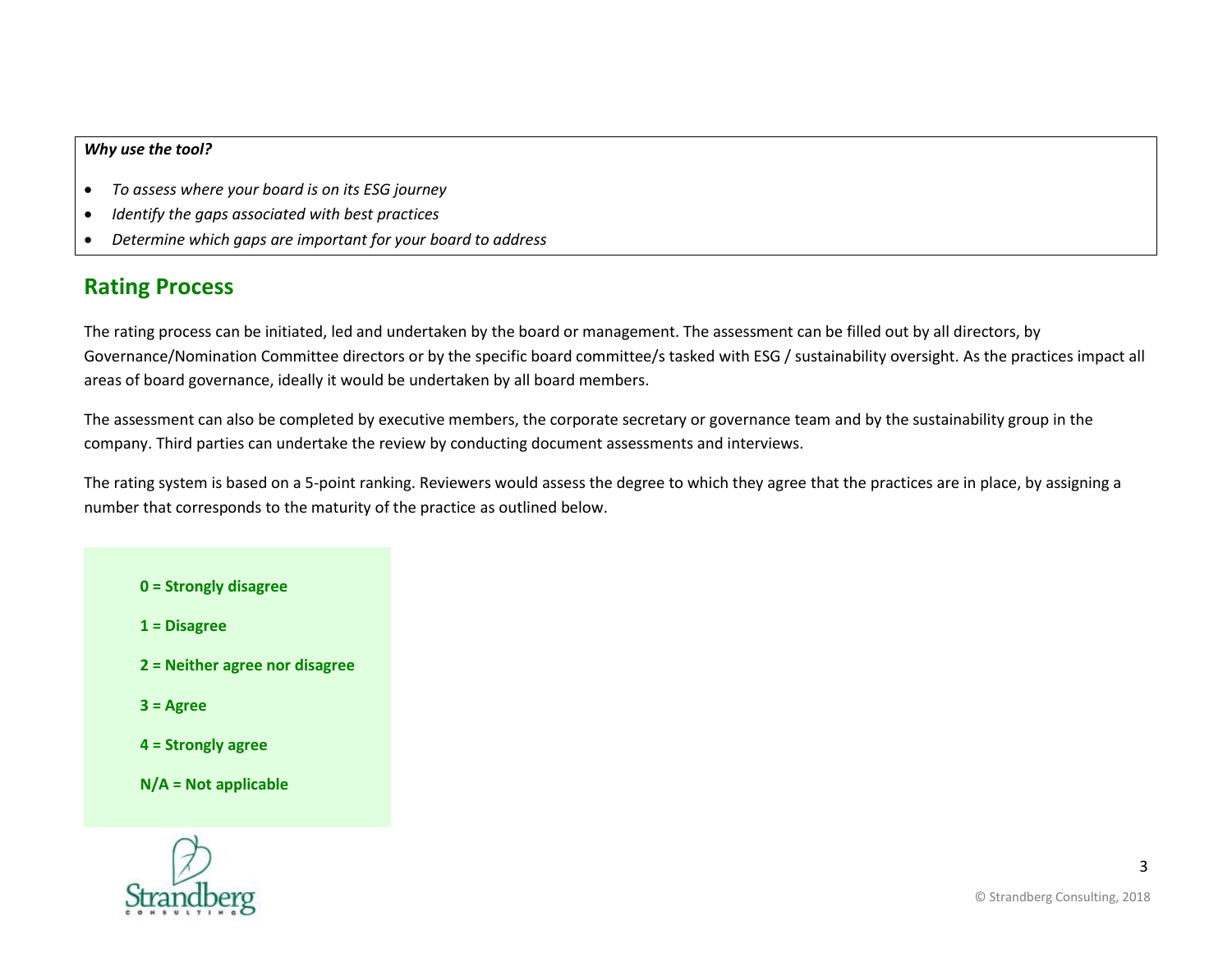### **ASSESSMENT RESULTS** *To be filled in after assessment is complete.*

| <b>Rating</b>              |  |
|----------------------------|--|
|                            |  |
| Strongly agree             |  |
|                            |  |
| Agree                      |  |
|                            |  |
| Neither agree nor disagree |  |
|                            |  |
| Disagree                   |  |
|                            |  |
| Strongly disagree          |  |
|                            |  |

#### *About the Author*

*Coro Strandberg is President of Strandberg Consulting, a leading Canadian advisor to boards and management on ESG / sustainability governance, risk and strategy. She has been a corporate director for 20 years, and authored the first comprehensive study on the role of the board in providing sustainability oversight in 2008 for The Conference Board of Canada. This resulted in the creation of sustainability governance guidelines for boards in collaboration with Canadian Business for Social Responsibility for Industry Canada. She is a faculty member of Governance Professionals of Canada conducting training on ESG / Sustainable Governance as part of its GPC.D designation. As a faculty member of Director's College, she trains directors on ESG Governance. Strandberg was recognized as the top sustainability consultant in Canada in 2015 by Canada's Clean50.*

*More information can be found on her website:* [www.corostrandberg.com](http://www.corostrandberg.com/)*.*

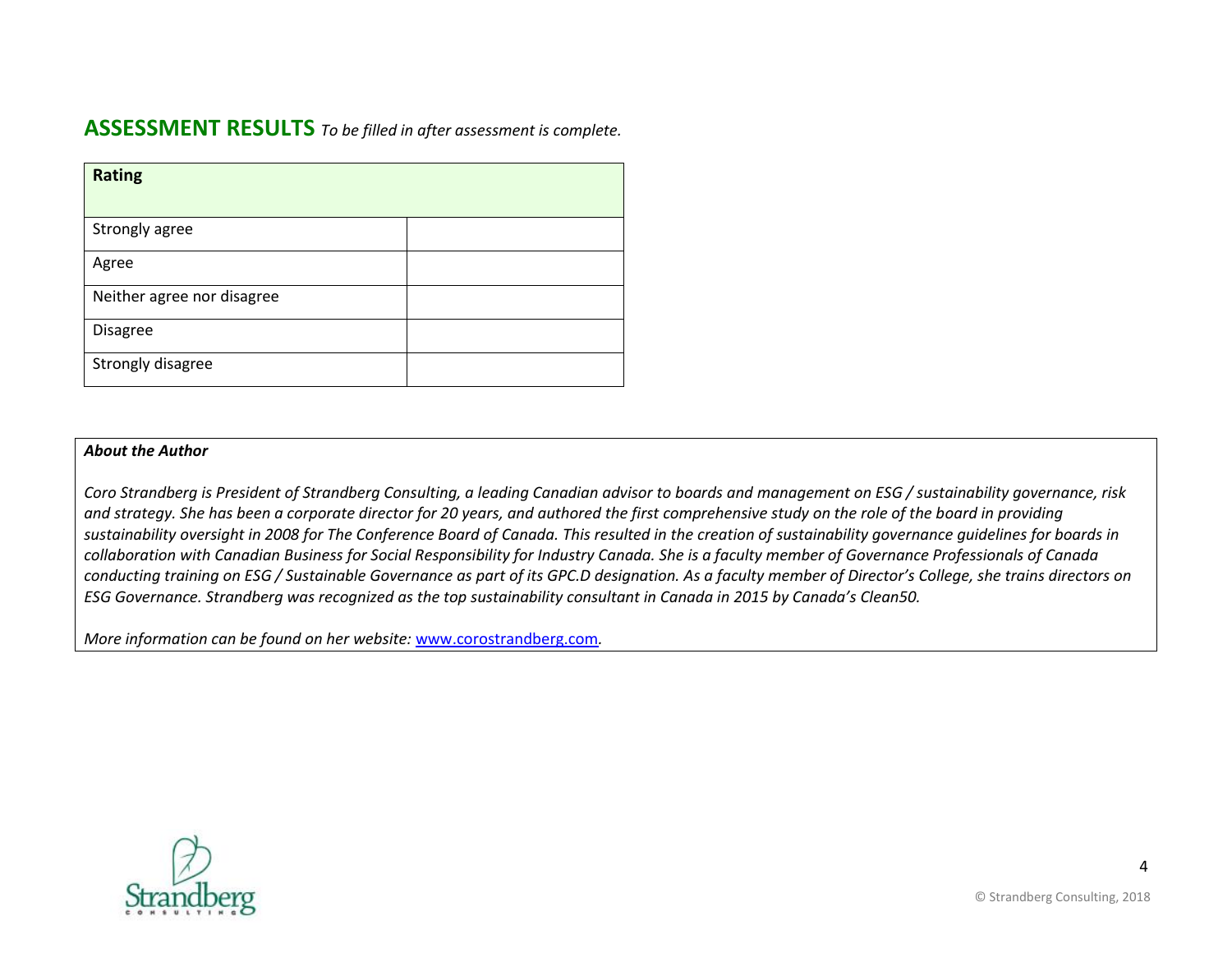# **ESG GOVERNANCE ASSESSMENT**

*These best practices frequently refer to "the Board". "Board" is used as a generic in this tool. For some boards, the practices may be delegated to, and carried out by, a committee (e.g. a sustainability committee). As you complete the assessment, please tailor the question to your organization's circumstances.* 

*Keystone practices within each section are highlighted in bold.*

| <b>Responsibility and Practice</b>                                                                                                                                                                                                                                                                                                                                                                                                                                                                                                                                                                                                                    | <b>Assessment</b> | <b>Rating</b> |
|-------------------------------------------------------------------------------------------------------------------------------------------------------------------------------------------------------------------------------------------------------------------------------------------------------------------------------------------------------------------------------------------------------------------------------------------------------------------------------------------------------------------------------------------------------------------------------------------------------------------------------------------------------|-------------------|---------------|
| 1. Vision and Strategy:<br>The board demonstrates its ESG commitment and ensures ESG risks and opportunities are considered in the company's vision and strategy.                                                                                                                                                                                                                                                                                                                                                                                                                                                                                     |                   |               |
| 1.1 Company Mission: Board and management incorporate ESG in the<br>organization's purpose, mission, vision, values and Corporate Code of Conduct.                                                                                                                                                                                                                                                                                                                                                                                                                                                                                                    |                   |               |
| 1.2 Culture: Board and management agree on and communicate an explicit<br>commitment to ESG internally and externally. Board determines how it sets<br>the "tone at the top" to encourage ESG in the corporate culture. Board signals<br>to management the importance of protecting and generating sustainable value<br>over the long-term. The Board regularly reviews the quality of the<br>organization's culture and ensures it aligns with the company's purpose,<br>mission, vision and values. The Board ensures leadership is signaling the right<br>tone from the top to foster the attitudes and behaviours that will support ESG<br>goals. |                   |               |
| 1.3 Definition: Board and management adopt a common definition of ESG as it<br>relates to the organization, its sector and broader societal trends and mega-<br>forces. Directors and management understand the company's definition of<br>sustainability / ESG in the context of the company's strategy and specific<br>circumstances.                                                                                                                                                                                                                                                                                                               |                   |               |

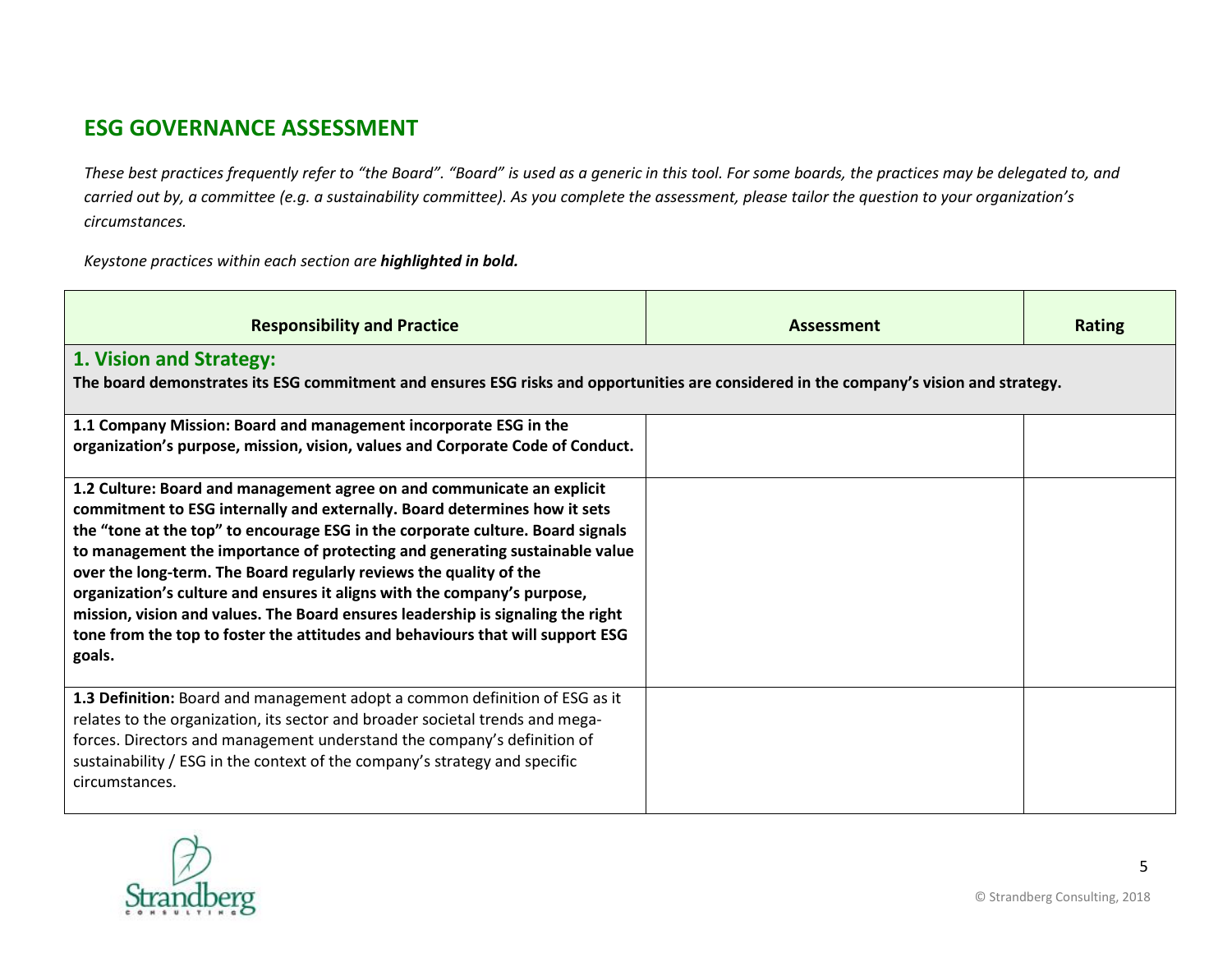| 1.4 Business Case: Board and management have a common understanding of<br>the organization's business case for ESG and its link to financial performance,<br>and are aware of how ESG translates into value creation for the organization.                                                                                                                                                                                                                                        |  |
|-----------------------------------------------------------------------------------------------------------------------------------------------------------------------------------------------------------------------------------------------------------------------------------------------------------------------------------------------------------------------------------------------------------------------------------------------------------------------------------|--|
| 1.5 Risk Information: Board is aware of current and emerging ESG issues,<br>impacts, risks, opportunities and trends specific to the industry, its suppliers,<br>customers, supply chains and operating environment - on short, medium and<br>long-term time horizons. Board is well-briefed on ESG matters material to the<br>company and assesses whether management's approach is appropriate, by<br>challenging and engaging management on their ESG approach. (see also 3.1) |  |
| 1.6 Corporate Strategy: Board and management agree on the ESG issues<br>material to the business. Board ensures ESG factors of material value or risk to<br>the organization are incorporated into long-term strategic objectives,<br>corporate strategy and business plan. Board ensures management has given<br>employees a clear understanding of their contributions toward established ESG<br>goals and ownership of ESG risks. (see also 3.1)                               |  |
| 1.7 Resources: Board ensures management has allocated sufficient resources<br>(including financial, organizational, human and intellectual) in the corporate<br>capital and operating budgets to achieve ESG short-term targets / objectives and<br>longer-term goals, and to cover preventative maintenance and disaster planning.                                                                                                                                               |  |
| 1.8 Board Practices: Board reviews its own practices to reduce the social and<br>environmental impacts of board meetings and board operations, to ensure that<br>it is walking-the-talk on its commitment to ESG. While not a material issue, this<br>helps set the tone at the top.<br>$\mathbf{A}$ $\mathbf{A}$ is a set of the set of $\mathbf{A}$ and $\mathbf{A}$ is a set of the set of $\mathbf{A}$                                                                        |  |

### **2. Oversight and Accountability:**

**The board establishes and updates a governance structure to enable it to oversee how ESG issues, risks and opportunities are managed and integrated throughout the company.**

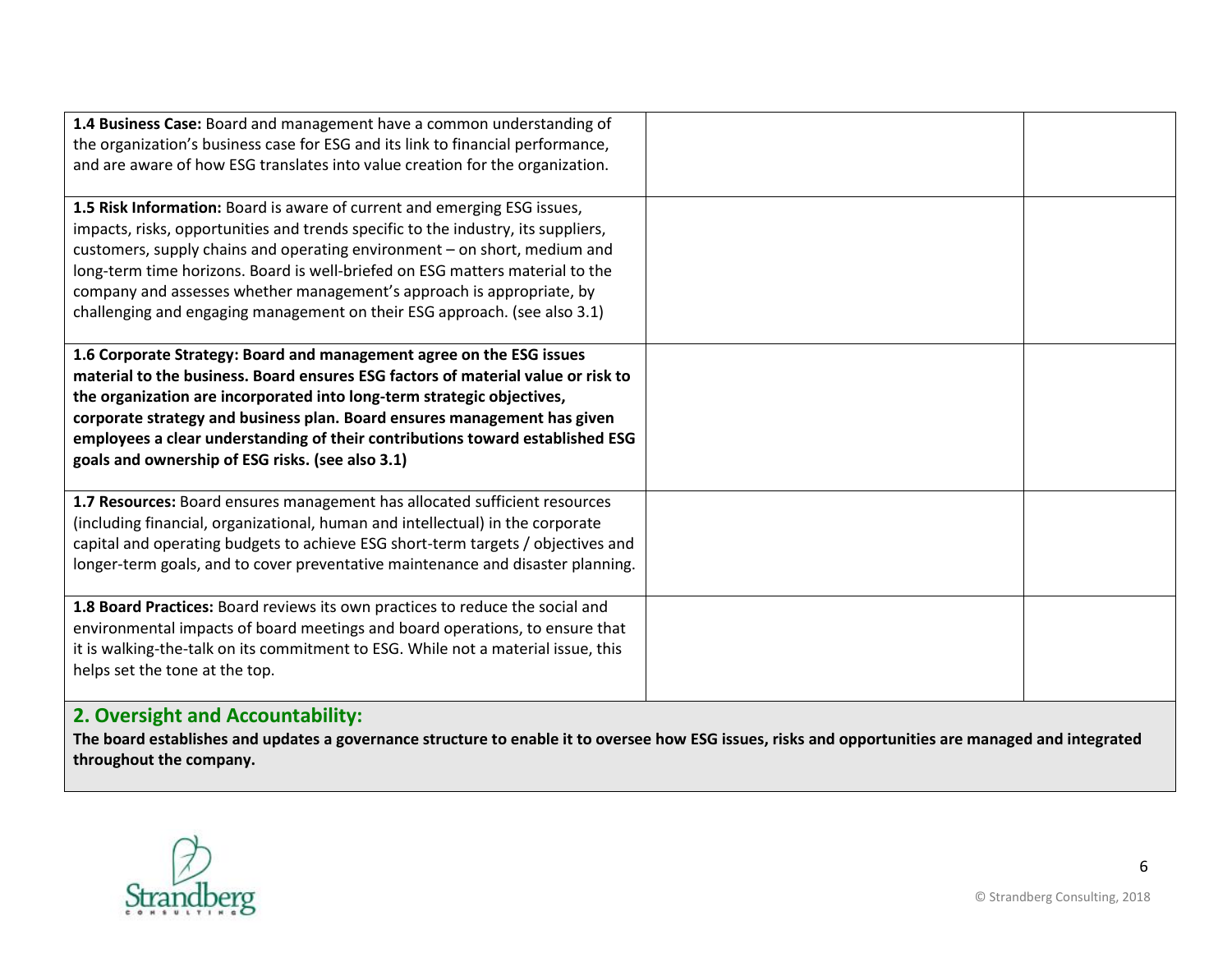| 2.1 Board Committees: Board has a system for its ESG oversight. Board<br>incorporates relevant ESG responsibilities within its standing committees (e.g.<br>Risk Management, Audit, Nominations, Governance and Compensation) or a<br>designated committee (e.g. ESG/Sustainability), if it deems the latter desirable.<br>The committee(s) have the skills, knowledge and resources for overseeing their<br>ESG responsibilities. As ESG cuts across multiple committees, the board<br>periodically assesses the division of responsibilities for its ESG oversight to<br>ensure committee activities are appropriately aligned, with no gaps or<br>overlapping duties. The Governance/Nomination Committee ensures that<br>board policy documents and committee charters clearly delineate the<br>allocation of ESG responsibilities and explain how ESG oversight is embedded<br>into the ongoing work of the board. |  |
|-------------------------------------------------------------------------------------------------------------------------------------------------------------------------------------------------------------------------------------------------------------------------------------------------------------------------------------------------------------------------------------------------------------------------------------------------------------------------------------------------------------------------------------------------------------------------------------------------------------------------------------------------------------------------------------------------------------------------------------------------------------------------------------------------------------------------------------------------------------------------------------------------------------------------|--|
| 2.2 ESG Context Information: Board receives the information it needs to<br>understand the ESG context. Reputable independent experts are available and<br>may be regularly engaged to advise the board on ESG matters. Board receives<br>reports from, and has direct and unfettered access to, a designated ESG officer.                                                                                                                                                                                                                                                                                                                                                                                                                                                                                                                                                                                               |  |
| 2.3 ESG Policy and Positions: Board adopts and regularly reviews an ESG policy/s<br>and ensures management integrates ESG commitments into existing and new<br>corporate policies / manuals. Board confirms management has systems and<br>procedures in place for implementing ESG policies throughout the organization,<br>including Finance and Procurement, as appropriate. Board adopts and regularly<br>reviews associated ESG positions that address industry and firm-specific risks.                                                                                                                                                                                                                                                                                                                                                                                                                            |  |
| 2.4 Compliance: Board ensures management has an internal audit or other<br>formal and systematic process in place for it to assess the extent to which the<br>company's ESG policies and commitments are adhered to across the<br>organization, and within its value chain, including across jurisdictions,<br>subsidiaries and joint ventures. Board receives reports from the Audit, Risk or<br>designated committee on the organization's compliance with its ESG policies and                                                                                                                                                                                                                                                                                                                                                                                                                                       |  |

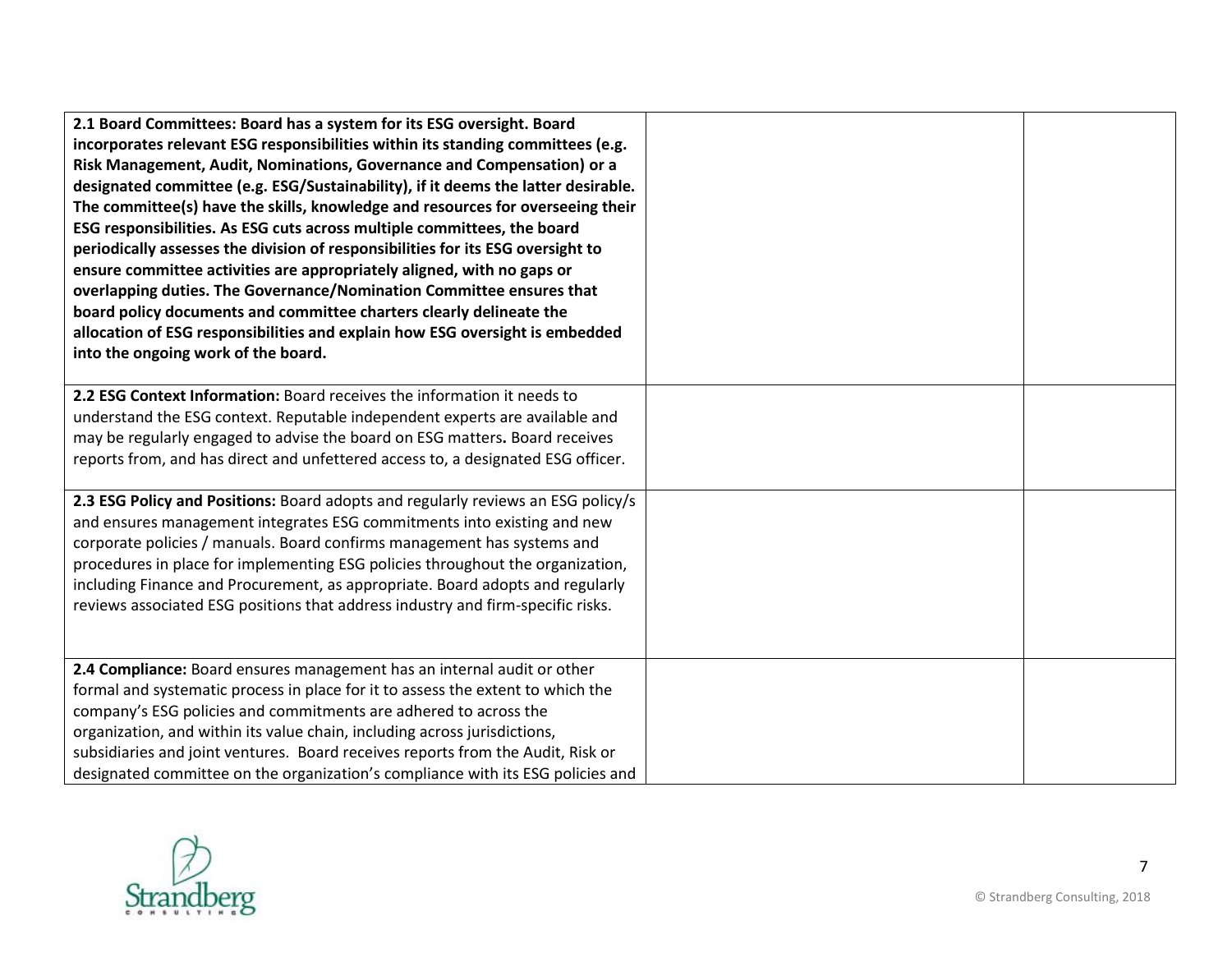| commitments via routinely scheduled internal audits. Board makes sure there is<br>a management system in place that ensures policy compliance between audits.                                                                                                                                                                                                                                                                                                                                                                                                                                                                                                                                                                                                                                                                                                                                  |  |
|------------------------------------------------------------------------------------------------------------------------------------------------------------------------------------------------------------------------------------------------------------------------------------------------------------------------------------------------------------------------------------------------------------------------------------------------------------------------------------------------------------------------------------------------------------------------------------------------------------------------------------------------------------------------------------------------------------------------------------------------------------------------------------------------------------------------------------------------------------------------------------------------|--|
| 2.5 Roles and Responsibilities: Board ensures the Board and Director roles and<br>responsibilities include reference to ESG and that governance policies / manuals<br>embed the board's ESG philosophy and commitment. The scope of the board's<br>oversight on sustainability issues is well-defined, comprehensive and<br>encompasses the entire value chain, product life-cycle and company's<br>jurisdictions. (Example: "The board is accountable to shareholders and [other]<br>relevant stakeholders and responsible for protecting and generating sustainable<br>value over the long term. In fulfilling their role effectively, board members<br>should monitor the effectiveness of the company's governance, environmental<br>impacts, and social practices." From ICGN Governance Principles)                                                                                      |  |
| 2.6 Performance: Board regularly monitors and oversees progress on the<br>organization's performance against ESG goals, objectives and targets within the<br>corporate strategy. The board provides input and counsel on ESG risk and<br>opportunity identification and management. The board establishes parameters<br>for ESG reporting to the board regarding the information required to support<br>robust discussions with management. The performance information flow to the<br>board is relevant, context-based, timely, balanced and comprehensive. The<br>board allocates sufficient time to reviewing ESG priorities as a component of the<br>strategic plan, at least annually. Periodic focus sessions should be held<br>(annually, at a minimum) to allow board and management to jointly assess<br>whether the strategy captures changes in drivers, experience, and knowledge. |  |
| 2.7 Agenda Design: Board Agenda allocates sufficient time for reflective<br>conservations about ESG matters during meetings. Agendas include ESG as a<br>stand-alone item and / or promote integration of ESG issues with other agenda<br>items such as strategy, finance and risk. An environment exists where ESG is a<br>regular part of the discussion across a wide range of board discussion topics.<br>Board meeting minutes reflect ESG discussions.                                                                                                                                                                                                                                                                                                                                                                                                                                   |  |

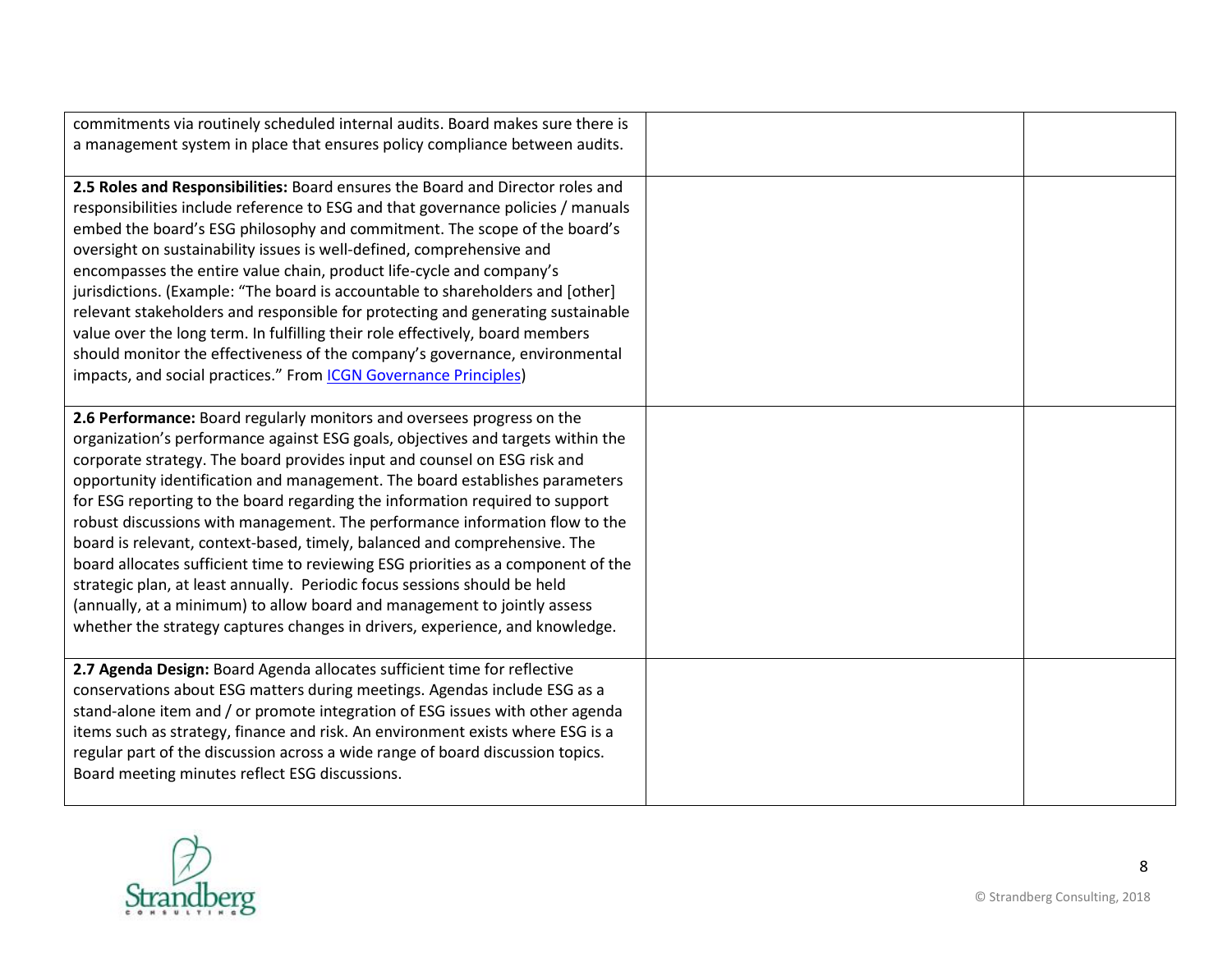| 2.8 Subsidiaries: Board ensures management consistently applies an ESG<br>framework across subsidiary boards. Board has a means of assessing ESG<br>performance of subsidiaries. Board ensures management is coordinating ESG<br>factors across business units, geographies and subsidiaries.                                                                                                                                                                                                                                                                                                                        |  |
|----------------------------------------------------------------------------------------------------------------------------------------------------------------------------------------------------------------------------------------------------------------------------------------------------------------------------------------------------------------------------------------------------------------------------------------------------------------------------------------------------------------------------------------------------------------------------------------------------------------------|--|
| 2.9 CEO Mandate: Board ensures the CEO position description and annual<br>performance plan incorporate ESG. The board includes ESG as a criterion for<br>executive performance evaluation and periodically reviews the CEO against<br>ESG capability and suitability qualities. Fit with the company's values, culture<br>and purpose is an explicit criterion for CEO selection. Board ensures the CEO<br>exhibits leadership commitment to ESG issues that are important to the<br>company, cascading ESG throughout the business.                                                                                 |  |
| 2.10 Executive Succession Planning: Board includes ESG factors in CEO and<br>executive-team succession planning and leadership development. The Board<br>encourages executive leadership to enhance their ESG competencies and<br>ensures that continuing professional development plans are in place to address<br>gaps. Board ensures the executive team sees ESG as an issue of long-term<br>competitiveness, and understands the company's ESG risks and opportunities.<br>ESG competence is included as a key factor in Executive Search.                                                                       |  |
| 2.11 Talent Development: Board ensures the company's enterprise-wide talent<br>development strategy addresses ESG competencies. Board has processes in<br>place to assess the organization's sustainability capacity and knowledge.                                                                                                                                                                                                                                                                                                                                                                                  |  |
| 2.12 Compensation: Board ensures CEO and management compensation is<br>linked to performance on both short and long-term ESG goals and targets by<br>including ESG metrics in both annual and long-term incentive plans.<br>Sustainable pay metrics reflect material ESG issues. The company's pay<br>philosophy and policy address "ESG" compensation and the Compensation<br>Committee has responsibility for oversight of company remuneration /<br>workforce pay. Board ensures that qualitative impacts, such as reinforcing the<br>desired culture, are captured in the Compensation Committee's discretionary |  |

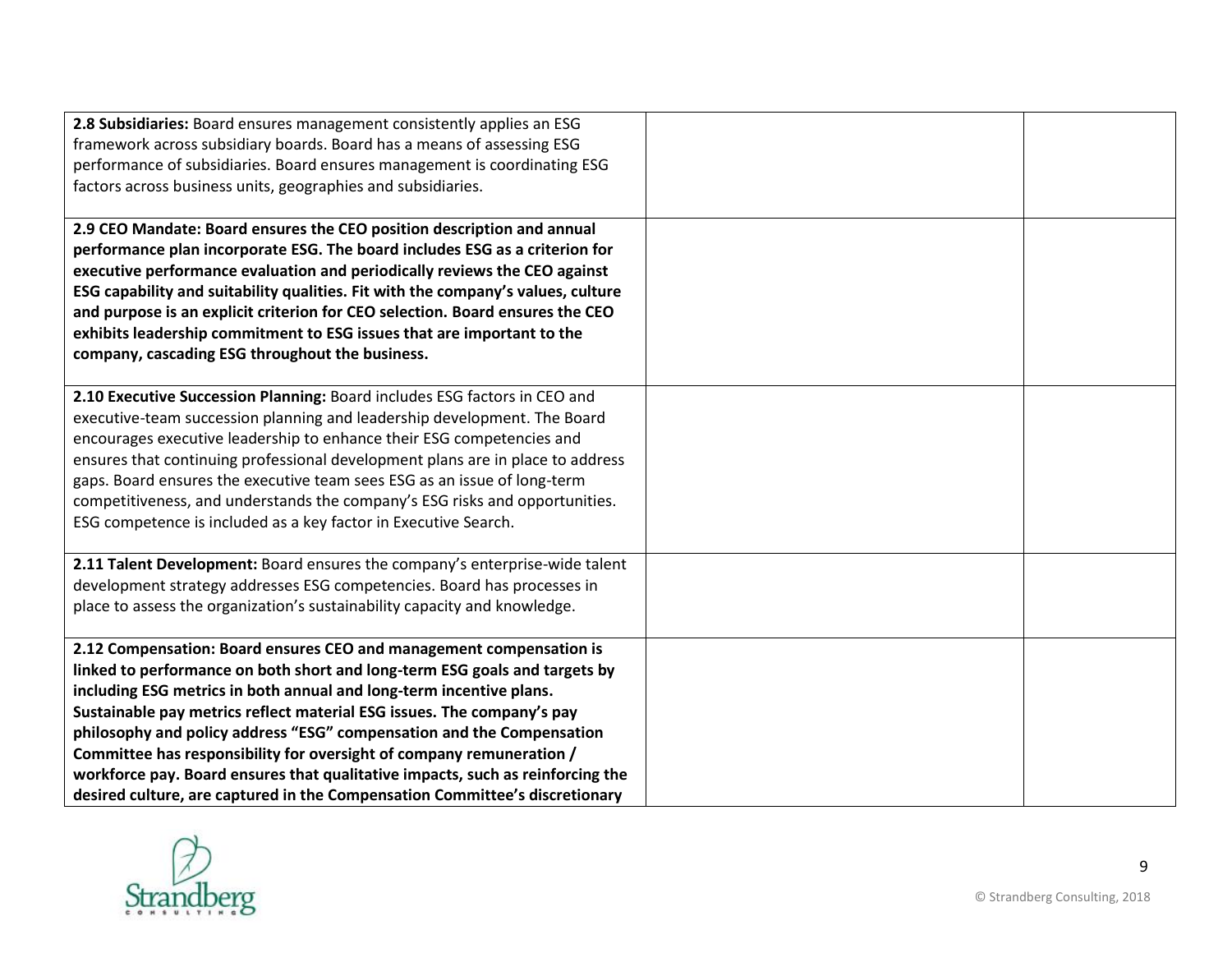| mechanism. Board benchmarks its ESG compensation practices to other<br>organizations to identify best practice. Claw-back mechanisms are in place if<br>the company does not achieve its ESG thresholds. The Compensation<br>Committee ensures fair compensation practices such as CEO-employee pay<br>fairness, fair / living wages and pay equity are followed in the organization.<br>The Committee ensures management conducts third-party reviews of pay<br>practices in the company to ensure ESG alignment and that management<br>reviews recognition and reward systems (financial and non-financial) to ensure<br>ESG practices and decisions are reinforced. There should be sufficient overlap<br>and communication between the Compensation Committee and ESG oversight<br>committee(s) to ensure that compensation targets and performance<br>evaluations are appropriately aligned, informed, and mutually reinforce ESG<br>priorities. Board ensures controls on ESG data used to inform compensation is<br>sufficiently robust. |  |  |
|-------------------------------------------------------------------------------------------------------------------------------------------------------------------------------------------------------------------------------------------------------------------------------------------------------------------------------------------------------------------------------------------------------------------------------------------------------------------------------------------------------------------------------------------------------------------------------------------------------------------------------------------------------------------------------------------------------------------------------------------------------------------------------------------------------------------------------------------------------------------------------------------------------------------------------------------------------------------------------------------------------------------------------------------------|--|--|
| 2.13 Benchmarks: Board (or relevant committees) periodically reviews and<br>assesses the effectiveness of the company's ESG efforts against peer companies,<br>leading industry standards, and the ESG-related priorities of key stakeholders.<br>This includes assessing the ESG approach and commitment of the company's<br>suppliers, customers and other business partners.                                                                                                                                                                                                                                                                                                                                                                                                                                                                                                                                                                                                                                                                 |  |  |
| 2.14 Governance Review: Board routinely and explicitly reviews and updates its<br>ESG governance system (e.g. when corporate governance procedures, such as<br>governance manuals, are reviewed). Board benchmarks its ESG governance<br>system against peers and best practices.                                                                                                                                                                                                                                                                                                                                                                                                                                                                                                                                                                                                                                                                                                                                                               |  |  |
| <b>3. Risk Management and Financial Decisions:</b><br>The board ensures ESG-related risks and opportunities are integrated into the management of enterprise risk and considers ESG impacts on company<br>financial performance.                                                                                                                                                                                                                                                                                                                                                                                                                                                                                                                                                                                                                                                                                                                                                                                                                |  |  |

| 3.1 ERM Integration: Board ensures management appropriately includes ESG-     |  |
|-------------------------------------------------------------------------------|--|
| related risks within the scope of existing enterprise risk management systems |  |
| and that ESG risk and corporate strategy are aligned. Board ensures there is  |  |

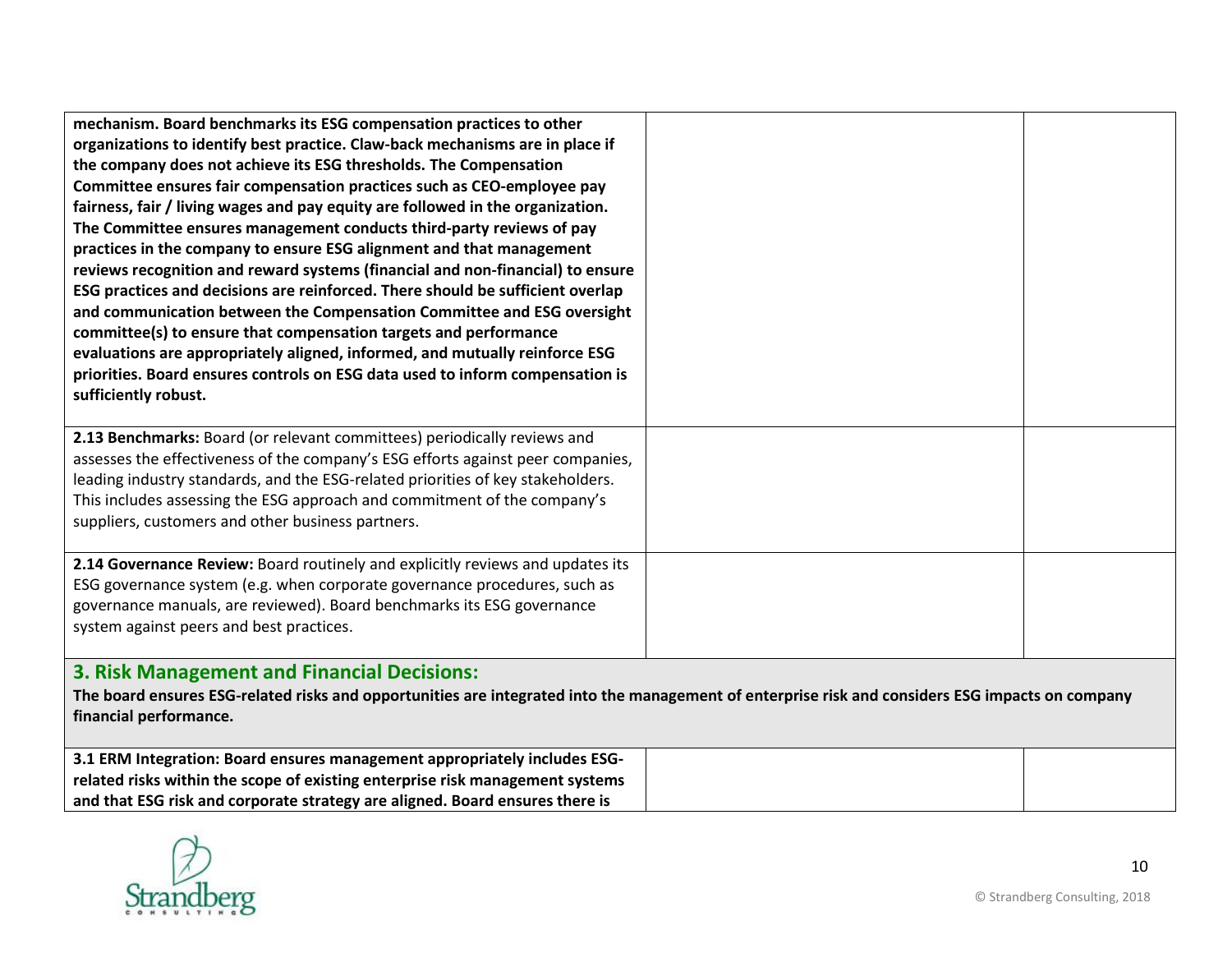| executive ownership of ESG risks. Board has an up-to-date understanding of<br>the nature and sources of current and emerging ESG risks faced by the<br>company, including an understanding of interdependencies between risks and<br>how events or conditions occurring simultaneously can further increase the<br>impacts of these risks. Board ensures management does not ignore business<br>risks because they are considered unlikely, long-term or uncertain. Board<br>assesses management's approach to scenario analysis and the underlying<br>assumptions management has used to inform short, medium and long-term<br>ESG risk and opportunity analysis. Board ensures management has a strategy<br>to address systemic ESG risks that can affect the company's future viability and<br>that management's analysis process addresses risks in the value chain, lifecycle<br>of the product portfolio and in the company's operating environment. Board<br>endeavours to ensure management is effectively managing ESG risks which<br>require collaboration to address, through multi-stakeholder collaborations.<br>(see also $1.5$ and $1.6$ ) |  |
|-----------------------------------------------------------------------------------------------------------------------------------------------------------------------------------------------------------------------------------------------------------------------------------------------------------------------------------------------------------------------------------------------------------------------------------------------------------------------------------------------------------------------------------------------------------------------------------------------------------------------------------------------------------------------------------------------------------------------------------------------------------------------------------------------------------------------------------------------------------------------------------------------------------------------------------------------------------------------------------------------------------------------------------------------------------------------------------------------------------------------------------------------------------|--|
| 3.2 Opportunity Capture: Board ensures the corporate strategy identifies and<br>capitalizes on innovative ESG-enabled revenue streams - reinforced by<br>enhanced brand value and stakeholder reputation $-$ and expense savings (e.g.<br>innovative new products and services, new markets, new customer revenue<br>streams, innovative operating expense reductions, employee engagement<br>programs, market valuation enhancements, attractive new sources of capital,<br>and asset valuation enhancements).                                                                                                                                                                                                                                                                                                                                                                                                                                                                                                                                                                                                                                           |  |
| 3.3 Decisions: Board considers ESG impacts, issues, long-term trends, risks and<br>opportunities when conducting due diligence and reviewing, guiding and<br>approving corporate strategies, major plans of action, risk management<br>policies, annual budgets and business plans and overseeing major capital<br>expenditures (CAPEX), investments, capital allocation, merger and acquisition<br>(M&A), and divestiture plans. Board recognizes that ESG may affect the<br>relative attractiveness of a potential joint venture, merger, acquisition,<br>divestiture or new market and understands how ESG might influence these                                                                                                                                                                                                                                                                                                                                                                                                                                                                                                                       |  |

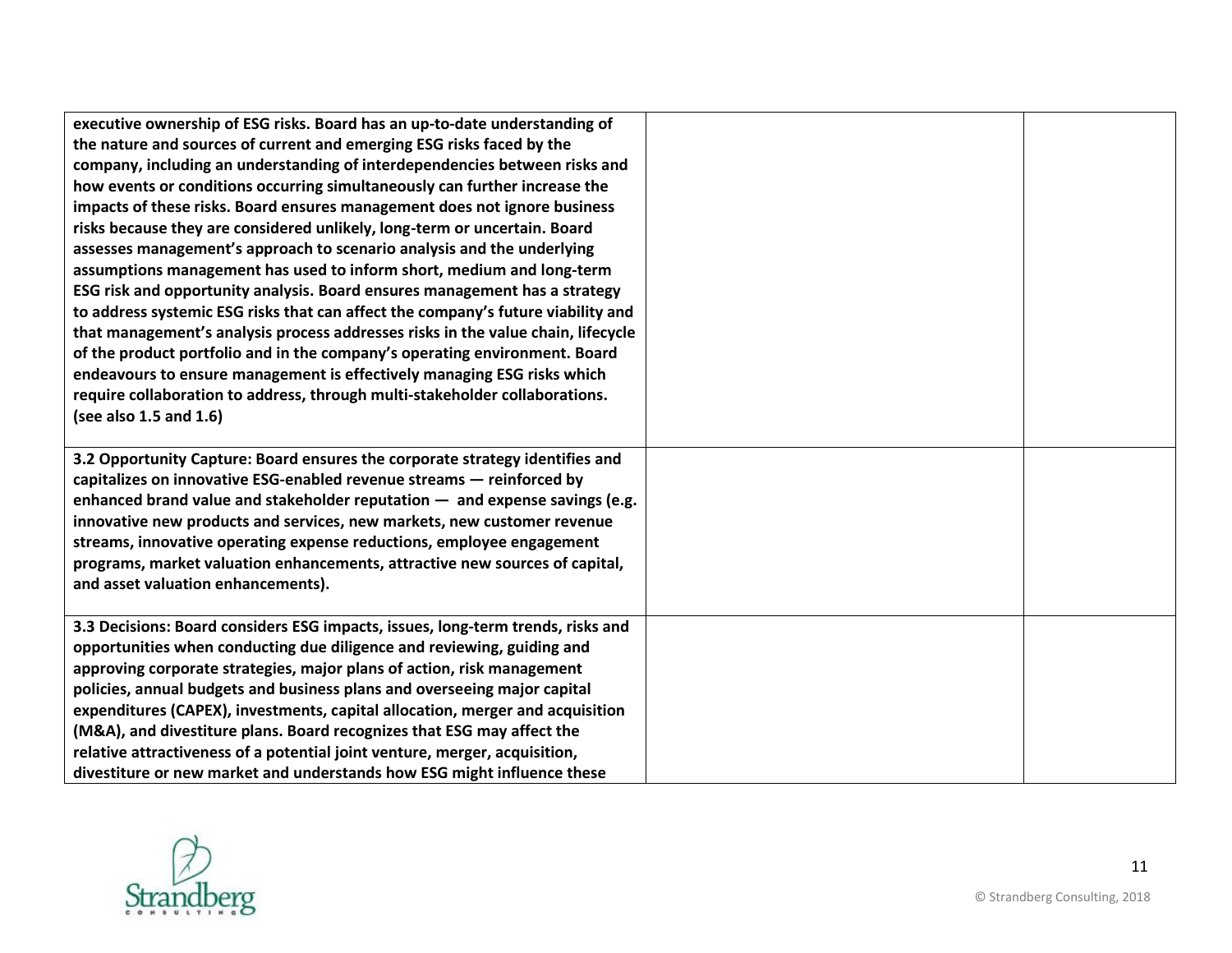| types of business decisions. Board ensures management conducts ESG due              |  |
|-------------------------------------------------------------------------------------|--|
| diligence in early stages.                                                          |  |
|                                                                                     |  |
| 3.4 Stakeholder Information: Board considers the needs and views of a wide          |  |
| range of stakeholders and thus receives independent and unfiltered information      |  |
| on shareholder and other stakeholder issues and concerns related to ESG to gain     |  |
| a holistic understanding of the key issues that affect a company and inform risk    |  |
| management and strategy (e.g. via board meeting presentations, stakeholder          |  |
| panels that advise the board, grievance mechanisms, on-site visits, results of      |  |
| stakeholder consultations, etc.). Board understands stakeholders' key issues and    |  |
| how management plans to address them. Board receives information on                 |  |
| management's approach to building effective stakeholder relationships and           |  |
| ensures that management has systems in place to monitor, measure and report         |  |
| on the effectiveness of the company's relationships.                                |  |
|                                                                                     |  |
| 3.5 Insurance Coverage: Board ensures Director and Officer (D&O) policies           |  |
| include protections addressing ESG issues and risks (e.g. breaching fiduciary       |  |
| duties by not considering ESG risks, failing to disclose ESG liabilities,           |  |
| disseminating false, misleading or incomplete information on ESG risks, failing to  |  |
| protect the company's assets or reputation, etc.).                                  |  |
|                                                                                     |  |
| <b>4. Board Composition and Expertise:</b>                                          |  |
| The board is equipped to provide oversight on material ESG issues.                  |  |
| 4.1 Recruitment and Composition: Nominating Committee ensures Board has             |  |
| demonstrated competence in sustainability. Nominating Committee includes            |  |
| ESG qualifications (skills, expertise, knowledge, and experience) as a factor in    |  |
| director recruitment. The evaluation of career experience and expertise             |  |
| includes consideration of ESG capabilities as they relate to the company's          |  |
| industry, financial responsibilities and risk profile. ESG is included in the board |  |
| skills matrix. One or more directors have strong ESG expertise including top        |  |
| experts or executives from corporations with a positive track record on             |  |



12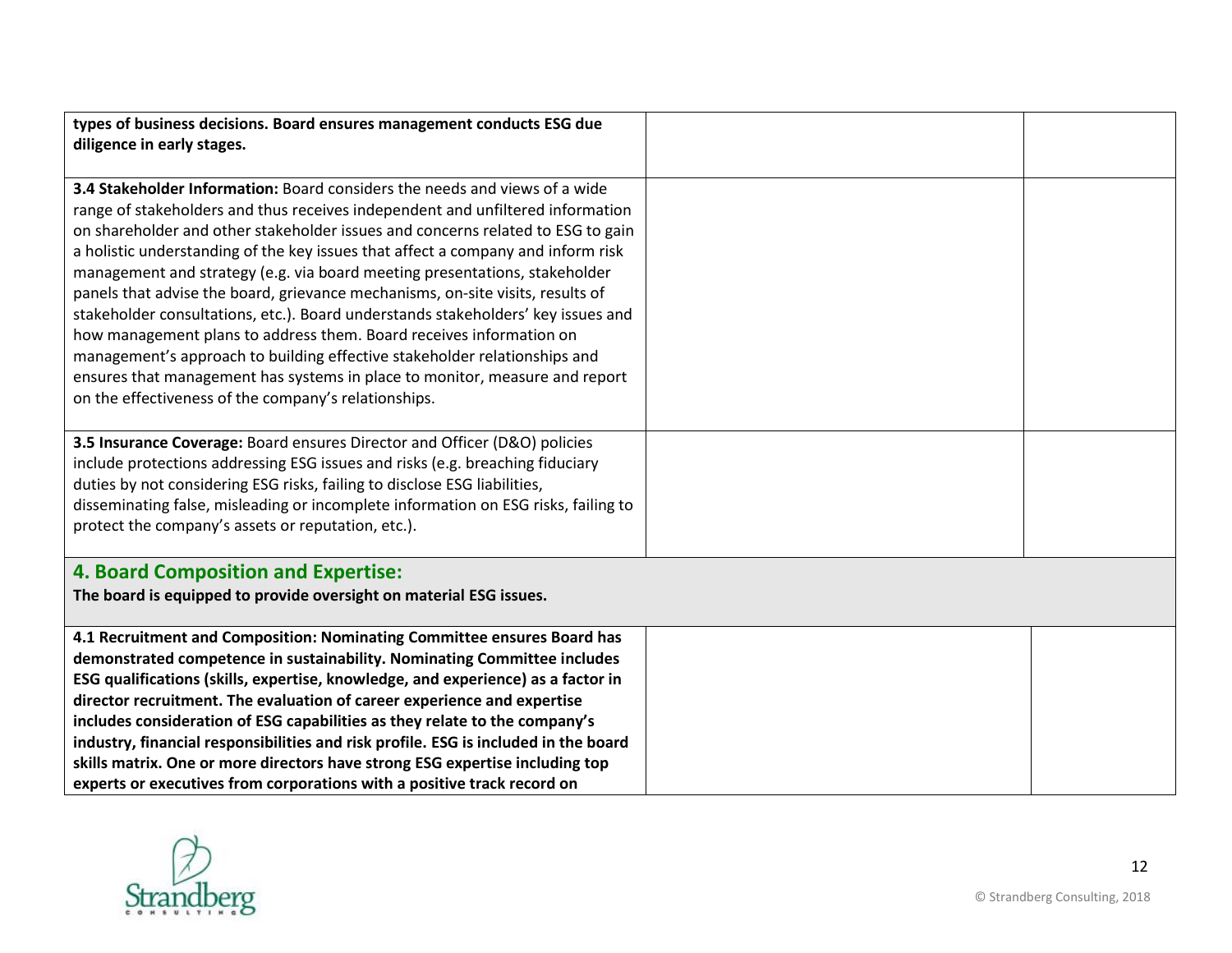| sustainability. Nominating Committee considers ESG values alignment in<br>director recruitment and nomination process. It also considers the qualities<br>that will enable open, constructive dialogue on new and evolving topics. Board<br>ensures its composition reflects the cultural, gender, age, nationality and<br>geographic diversity of the marketplace. Board has a diversity policy which<br>includes measurable targets for achieving appropriate diversity within the<br>Board and senior management and reports on progress made in achieving its<br>targets. The board's combined ESG capabilities should align with the<br>company's most material drivers. If an ESG topic emerges as highly important<br>for company strategy, the board should have the requisite skills or expertise to<br>address it. If the board does not have the requisite knowledge (existing or<br>acquired) to provide oversight on a topic, it should be prioritized in director<br>recruitment and / or education. (see 4.3) |  |
|------------------------------------------------------------------------------------------------------------------------------------------------------------------------------------------------------------------------------------------------------------------------------------------------------------------------------------------------------------------------------------------------------------------------------------------------------------------------------------------------------------------------------------------------------------------------------------------------------------------------------------------------------------------------------------------------------------------------------------------------------------------------------------------------------------------------------------------------------------------------------------------------------------------------------------------------------------------------------------------------------------------------------|--|
| 4.2 Orientation: Board ensures new director orientation process includes a<br>review of the organization's ESG risks and opportunities, policies, commitments<br>and goals.                                                                                                                                                                                                                                                                                                                                                                                                                                                                                                                                                                                                                                                                                                                                                                                                                                                  |  |
| 4.3 Director Expertise: Board ensures ESG education is provided to directors as<br>part of their ongoing development, including optional, mandatory and in-<br>house education, so that directors are equipped to ask the right questions of<br>management on material ESG / sustainability issues. Education addresses<br>material sustainability mega-forces and how they create risks and<br>opportunities that affect the company's performance in the medium to long-<br>term, including its value chain and operating context. Education builds<br>awareness and understanding of complex and emerging ESG issues. Boards use<br>independent advisors and / or external speakers to provide exposure to<br>additional viewpoints.                                                                                                                                                                                                                                                                                      |  |
| 4.4 Evaluation: Board ensures ESG competency is included in the board and<br>committee evaluation / self-assessment / effectiveness process or review.<br>Questions address board and director knowledge of the organization's<br>sustainability priorities and the materiality of ESG impacts, risks and                                                                                                                                                                                                                                                                                                                                                                                                                                                                                                                                                                                                                                                                                                                    |  |



13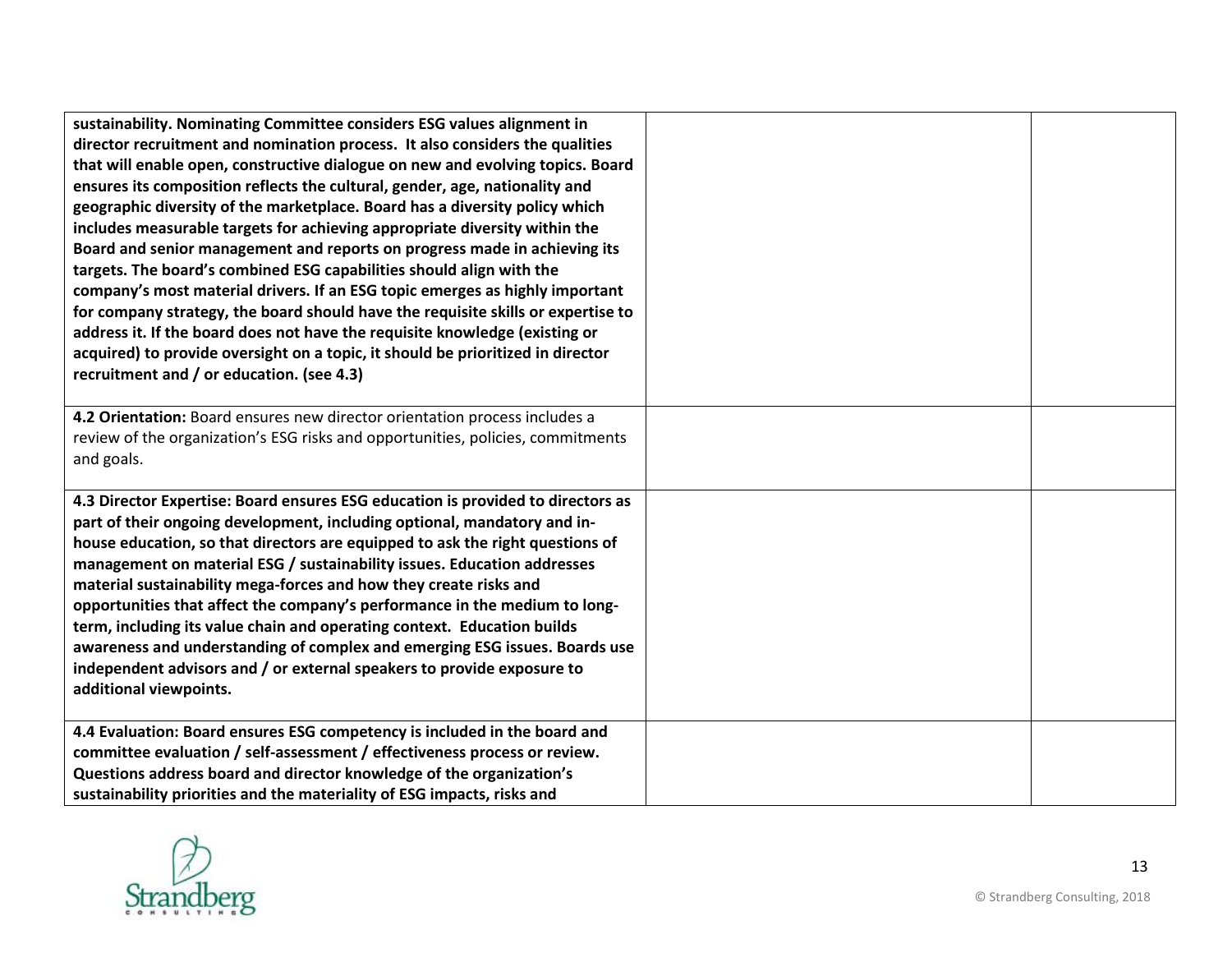| opportunities to the organization. The assessment determines if the board has<br>the necessary skills, knowledge, training and experience to enable them to<br>assess the ESG risk and opportunities the business faces in the short, medium<br>and long-term. Directors are knowledgeable about the business issues arising<br>from ESG, including relevance and significance to the core operations, value<br>chain and operating context; how ESG issues influence a company's risk<br>management and strategy and can create opportunities; and current and<br>potential future impacts of ESG on the company's financial performance.<br>Education strategies are put in place to address gaps.                                                                                                                                                                                                                                                                                                                                                                                                                                             |  |
|--------------------------------------------------------------------------------------------------------------------------------------------------------------------------------------------------------------------------------------------------------------------------------------------------------------------------------------------------------------------------------------------------------------------------------------------------------------------------------------------------------------------------------------------------------------------------------------------------------------------------------------------------------------------------------------------------------------------------------------------------------------------------------------------------------------------------------------------------------------------------------------------------------------------------------------------------------------------------------------------------------------------------------------------------------------------------------------------------------------------------------------------------|--|
| 4.5 Advisors: Board ensures board advisors and consultants have the necessary<br>ESG experience, knowledge, benchmarks and competencies and include ESG<br>recommendations in their advice to the board and board committees, where<br>relevant.                                                                                                                                                                                                                                                                                                                                                                                                                                                                                                                                                                                                                                                                                                                                                                                                                                                                                                 |  |
| <b>5. External Disclosure:</b><br>The board provides oversight of timely company disclosures about ESG performance.                                                                                                                                                                                                                                                                                                                                                                                                                                                                                                                                                                                                                                                                                                                                                                                                                                                                                                                                                                                                                              |  |
| 5.1 Disclosure Topics: Board provides oversight of management's assessment<br>of material ESG issues and risks to include in the organization's external<br>reporting and disclosures and generally provides guidance on the content and<br>placement. Board is satisfied that management's process for determining<br>materiality is sound and supportable. Board questions the inclusion of generic<br>boilerplate disclosures that provide no company-specific information useful to<br>investors, especially if there are materials ESG risks and impacts that should be<br>disclosed. Board (via Audit or ESG Committee) approves the basis for selection<br>of the reporting framework, given the range of voluntary and mandatory<br>disclosure frameworks that exist, with preference for an integrated reporting<br>approach that highlights the contribution of ESG initiatives to company<br>financial success. If ESG information is reported separately from financial<br>reporting, the board or a board committee is mandated to approve ESG<br>disclosure; appropriate internal or external controls are in place to provide the |  |

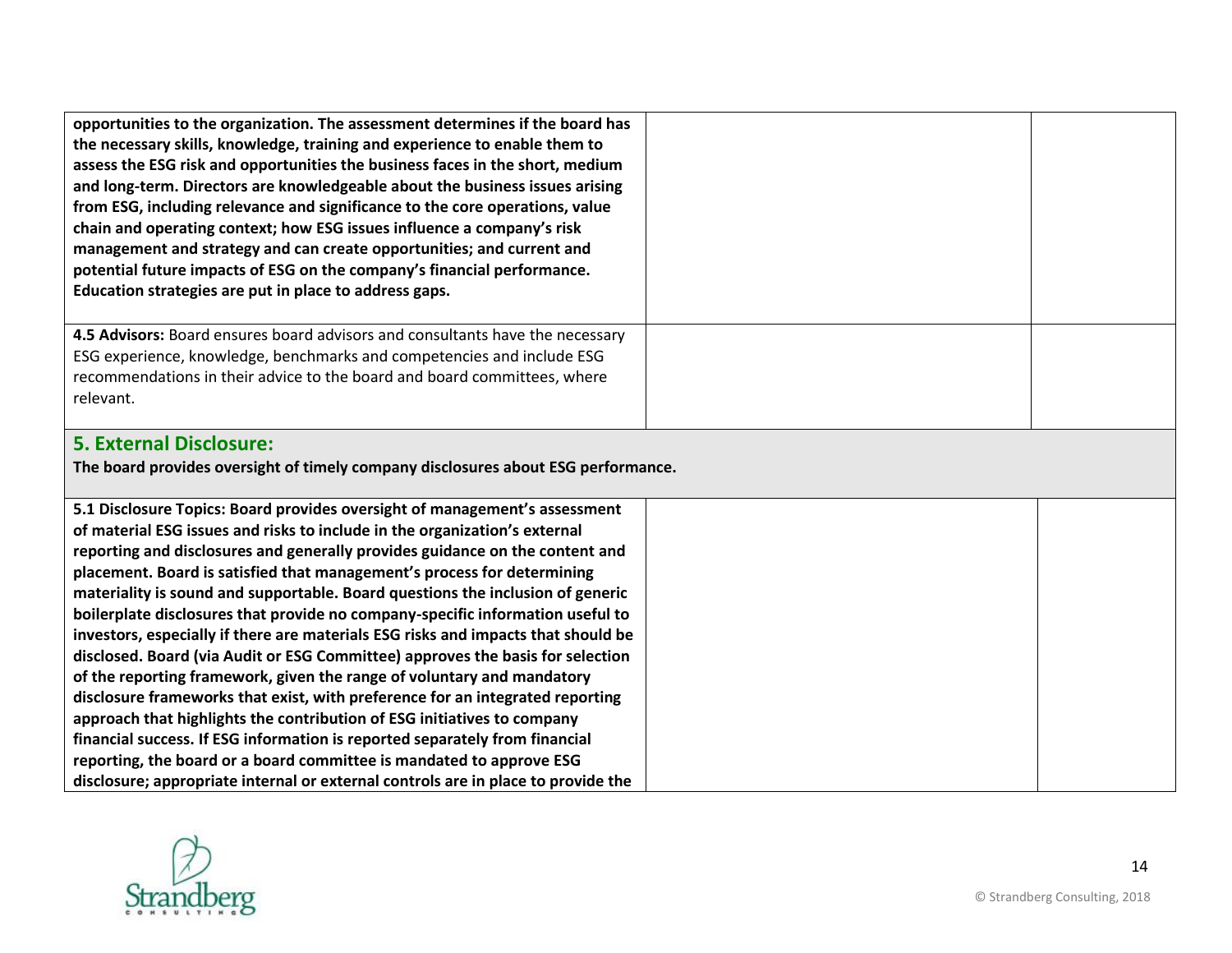| board reasonable verification and assurance of the facts and assumptions        |  |
|---------------------------------------------------------------------------------|--|
| relied on by management in preparing the reports.                               |  |
|                                                                                 |  |
| 5.2 Performance Disclosure: Board reviews and approves the organization's       |  |
| disclosure of its ESG performance and impacts and ensures compliance with       |  |
| mandatory ESG disclosure requirements. Disclosure includes the company's        |  |
| approach to ESG risk oversight, including the process the board uses to review  |  |
| management's ERM assumptions, materiality assessment and risk prioritization.   |  |
| It also includes disclosure on how ESG considerations factor into long-term     |  |
| vision, strategies and objectives. Board ensures management monitors how the    |  |
| company's ESG disclosure compares to that of its peers. Board and management    |  |
| align on the ESG message and information the company reports publicly. Board    |  |
| believes the company's ESG disclosures fairly present the information that      |  |
| investors and other stakeholders need to assess the impact of ESG on the        |  |
| company's performance and future prospects.                                     |  |
|                                                                                 |  |
|                                                                                 |  |
| 5.3 Information Control and Quality: Board ensures that management has          |  |
| implemented comprehensive and effective information systems and internal        |  |
| controls, procedures, documented processes and audit trails to support the      |  |
| compilation, verification and communication of key ESG performance metrics      |  |
| appropriate for reliably, completely and accurately tracking performance,       |  |
| setting targets, compensating, benchmarking and external reporting to capital   |  |
| markets and governments. Board (or Audit Committee) ensures that a              |  |
| comprehensive internal reporting process is in place supporting ESG disclosure, |  |
| and oversees the independent assurance of ESG performance. Board is             |  |
| provided appropriate independent assurance of the accuracy of the ESG           |  |
| disclosures and ensures there are controls around the production of             |  |
| quantitative data. Board confirms a process is in place to ensure ESG           |  |
| information is consistent, robust, accurate and complete across multiple        |  |
| formats, e.g. corporate websites (including corporate governance and investor   |  |
| relations sections), social media, voluntary reports, proxy statements,         |  |

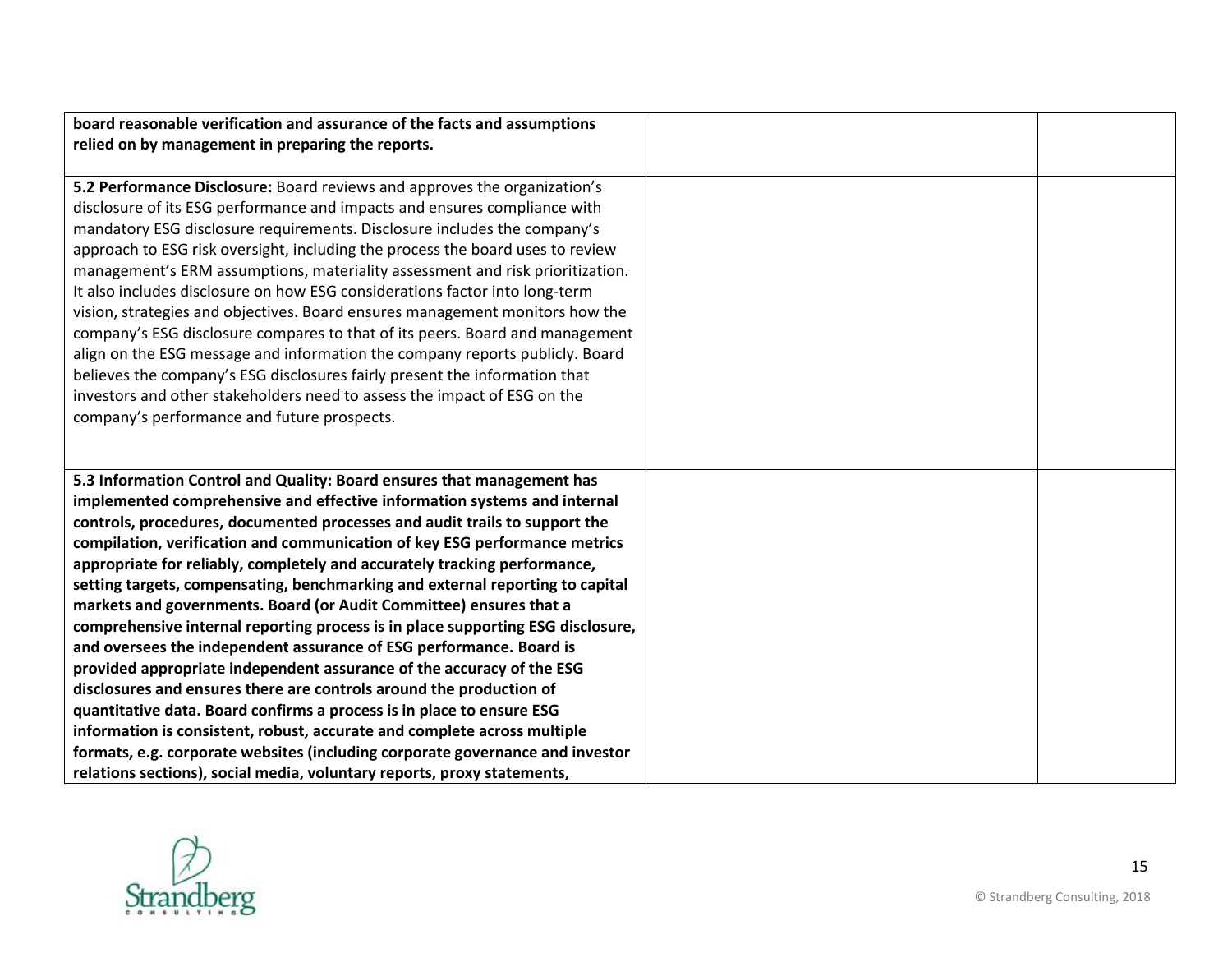| government filings, Annual Information Form, Management's Discussion and         |  |
|----------------------------------------------------------------------------------|--|
| Analysis, financial statements and other disclosures.                            |  |
|                                                                                  |  |
| 5.4 Earnings Guidance: Board and Audit Committee discuss and agree on the        |  |
| suitability of issuing optional quarterly earnings guidance in light of the      |  |
| company's long-term strategy. Audit Committee assists in identifying the long-   |  |
| term strategic financial benchmarks to be communicated to financial markets.     |  |
|                                                                                  |  |
| 5.5 ESG Disclosure: Board ensures its corporate reporting (e.g. Management's     |  |
| Discussion and Analysis, annual report and / or proxy circular) provides a high- |  |
| level discussion of the company's ESG management approach and priorities,        |  |
| including a summary of the nature of board and committee discussions on ESG      |  |
| risks and opportunities (e.g. list of topics). The Chair's message addresses ESG |  |
| topics.                                                                          |  |
|                                                                                  |  |
| 5.6 Shareholder Engagement: Board Chair and designated directors hold            |  |
| discussions with key shareholders on the company's ESG risks and                 |  |
| opportunities and how they are being managed to demonstrate the                  |  |
| significance of ESG to firm performance. Board ensures shareholder               |  |
| communications include a description of how the board carries out its            |  |
| responsibility for overseeing and actively monitoring ESG performance, e.g.      |  |
| what the company is doing and why, and how it benefits the long-term             |  |
| interests of the company so that investors have the information they require     |  |
| to evaluate the company's ESG investments and their implications for long-       |  |
| term value. (This information is provided to shareholders even if it is not      |  |
| directly requested.) Board understands the views of investors regarding the      |  |
| company's management of ESG issues. Board is comfortable that the CEO,           |  |
| corporate secretary and investor relations teams appropriately address ESG       |  |
| performance in investor communications such as analyst calls, investor           |  |
| roadshows, etc. Board ensures the investor relations team includes the           |  |
| necessary subject-matter ESG experts and that the team can accurately explain    |  |
| the Board's ESG positions, including how the Board engages management on         |  |